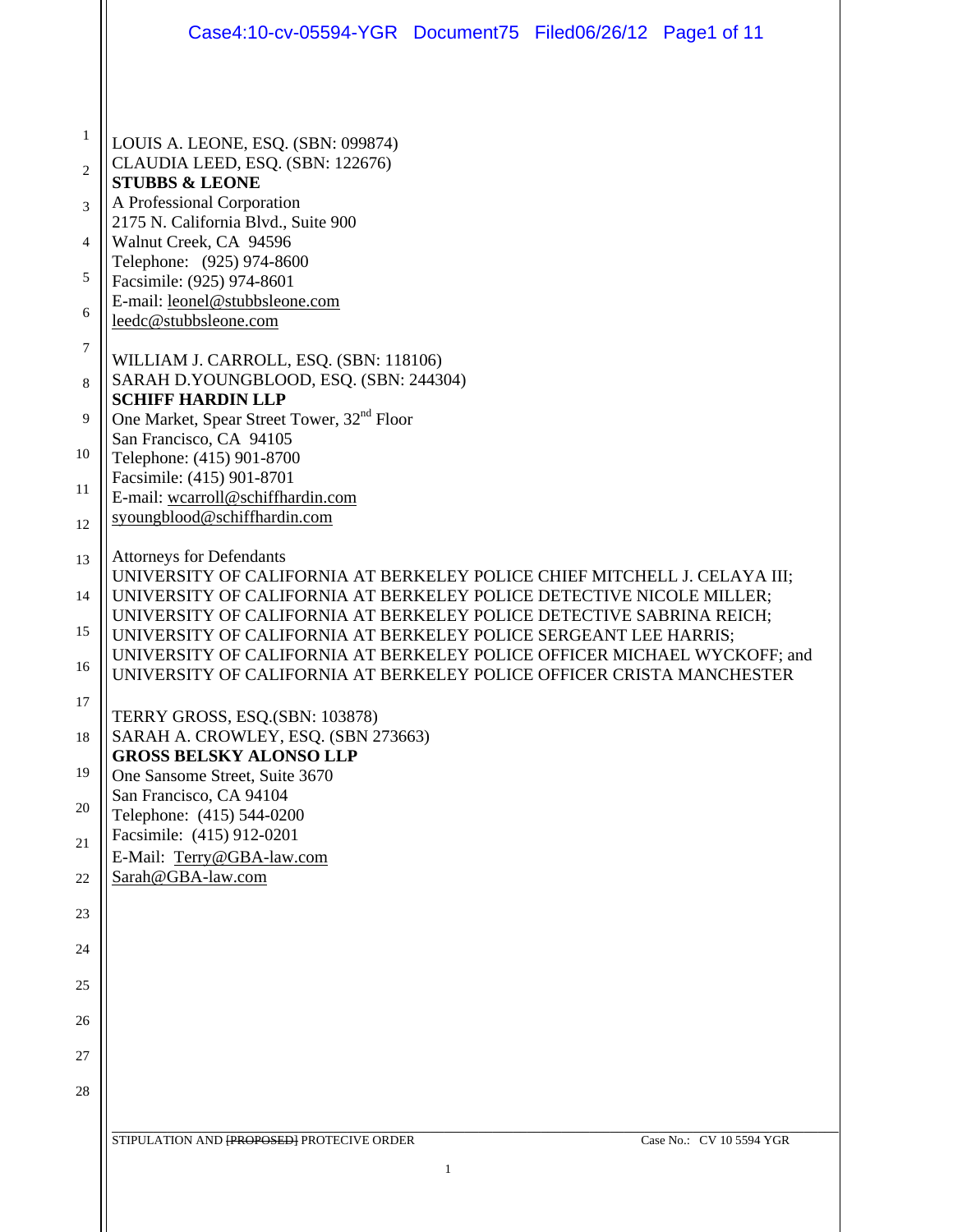|                                     | Case4:10-cv-05594-YGR Document75 Filed06/26/12 Page2 of 11                                                                                                                                                        |  |                          |                              |  |
|-------------------------------------|-------------------------------------------------------------------------------------------------------------------------------------------------------------------------------------------------------------------|--|--------------------------|------------------------------|--|
| 1<br>$\mathfrak{D}$                 | JAMES WHEATON, ESQ. (SBN: 115230)<br>THE FIRST AMENDMENT PROJECT<br>1736 Franklin Street, 9th Floor                                                                                                               |  |                          |                              |  |
| 3<br>$\overline{4}$<br>5            | Oakland, CA 94612<br>Telephone: (510) 208-7744<br>Facsimile: (510) 208-4562<br>wheaton@thefirstamendment.org                                                                                                      |  |                          |                              |  |
| 6<br>7<br>8<br>$\overline{Q}$<br>10 | DAVID GREENE, ESQ. (SBN: 160107)<br><b>BRYAN CAVE</b><br>560 Mission Street, 25 <sup>th</sup> Floor<br>San Francisco, CA 94105<br>Telephone: (415) 268-2000<br>Facsimile: (415) 269-1999<br>David. greene@hro.com |  |                          |                              |  |
| 11<br>12                            | <b>Attorneys for Plaintiff</b><br><b>DAVID MORSE</b>                                                                                                                                                              |  |                          |                              |  |
|                                     | UNITED STATES DISTRICT COURT                                                                                                                                                                                      |  |                          |                              |  |
| 13                                  |                                                                                                                                                                                                                   |  |                          |                              |  |
| 14                                  | <b>NORTHERN DISTRICT OF CALIFORNIA</b>                                                                                                                                                                            |  |                          |                              |  |
| 15                                  | DAVID MORSE,                                                                                                                                                                                                      |  | Case No.: CV 10 5594 YGR |                              |  |
| 16<br>17                            | Plaintiff.                                                                                                                                                                                                        |  |                          | STIPULATION AND [PROPOSED]   |  |
| 18<br>19                            | VS.<br>REGENTS OF THE UNIVERSITY OF                                                                                                                                                                               |  | <b>BY THE COURT</b>      | PROTECTIVE ORDER AS MODIFIED |  |
| 20                                  | CALIFORNIA, BERKELEY; UNIVERSITY<br>OF CALIFORNIA AT BERKELEY POLICE<br>DEPARTMENT; UNIVERSITY OF                                                                                                                 |  |                          |                              |  |
| 21                                  | <b>CALIFORNIA AT BERKELEY POLICE</b><br>CHIEF MITCHELL J. CELAYA III;                                                                                                                                             |  |                          |                              |  |
| 22<br>23                            | UNIVERSITY OF CALIFORNIA AT<br>BERKELEY POLICE DETECTIVE NICOLE                                                                                                                                                   |  |                          |                              |  |
| 24                                  | MILLER; UNIVERSITY OF CALIFORNIA<br>AT BERKELEY POLICE OFFICER REICH;                                                                                                                                             |  |                          |                              |  |
| 25                                  | UNIVERSITY OF CALIFORNIA AT<br>BERKELEY POLICE OFFICER SERGEANT                                                                                                                                                   |  |                          |                              |  |
| 26                                  | HARRIS; UNIVERSITY OF CALIFORNIA<br>AT BERKELEY POLICE OFFICER                                                                                                                                                    |  |                          |                              |  |
| 27<br>28                            | WYCOFF; UNIVERSITY OF CALIFORNIA<br>AT BERKELEY POLICE OFFICER<br>MANCHESTER; CITY OF BERKELEY                                                                                                                    |  |                          |                              |  |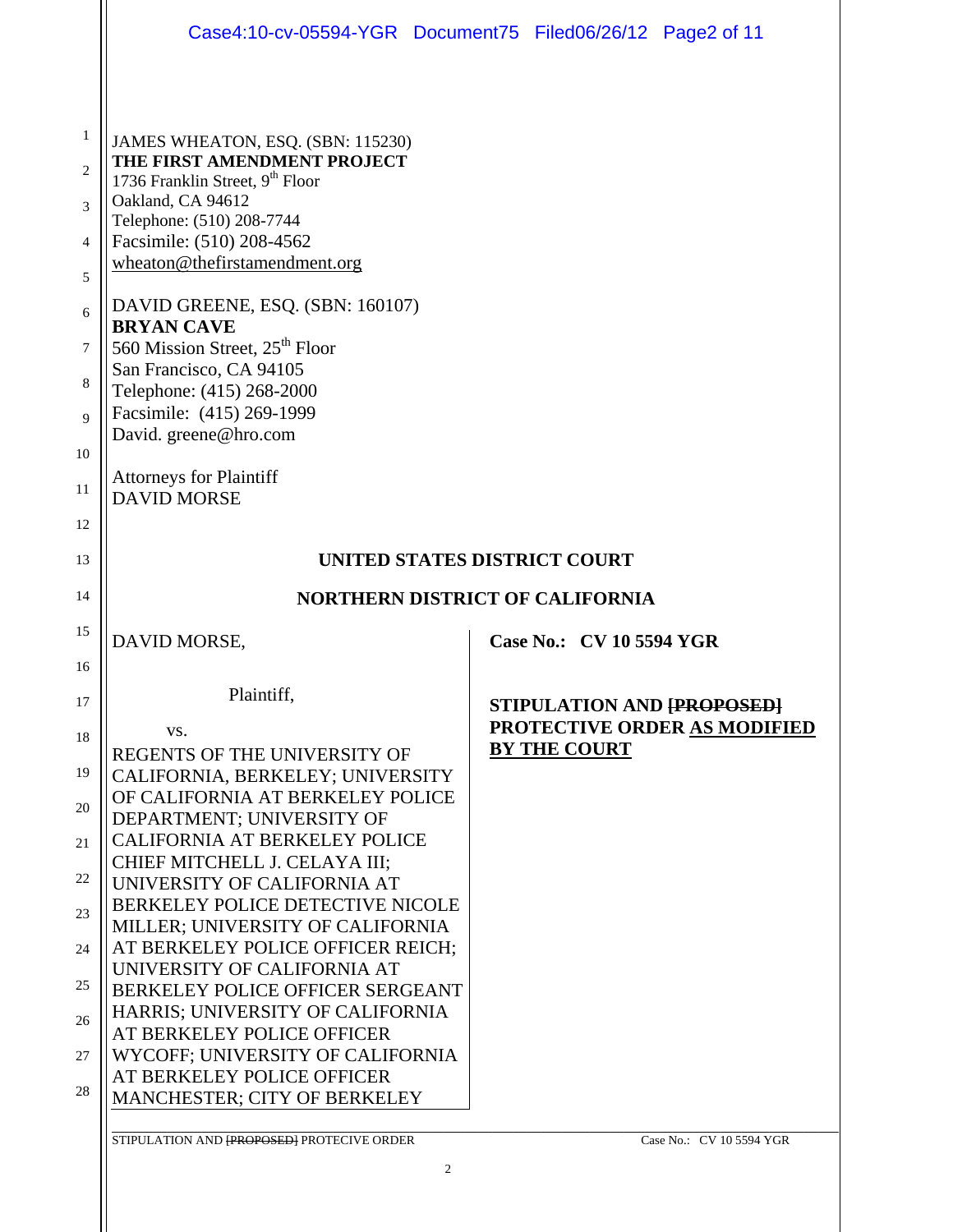POLICE DEPARTMENT; CITY OF BERKELEY POLICE CHIEF MICHAEL K. MEEHAN; COUNTY OF ALAMEDA; ALAMEDA SHERIFF'S DEPARTMENT; ALAMEDA COUNTY SHERIFF GREGORY J. AHERN; and DOES 1-25

Defendants.

 The parties to the above captioned litigation hereby stipulate by and through their undersigned attorneys of record as follows:

1. PURPOSES AND LIMITATIONS

Disclosure and discovery activity in this action are likely to involve production of confidential, proprietary, or private information for which special protection from public disclosure and from use for any purpose other than prosecuting this litigation would be warranted. Accordingly, the parties hereby stipulate to and petition the court to enter the following Stipulated Protective Order. The Parties acknowledge that this Order does not confer blanket protections on all disclosures or responses to discovery and that the protection it affords extends only to the limited information or items that are entitled under the applicable legal principles to treatment as confidential. The Parties further acknowledge, as set forth in Section 10, below, that this Stipulated Protective Order creates no entitlement to file confidential information under seal; Civil Local Rule 79-5 and General Order 62 set forth the procedures that must be followed and reflects the standards that will be applied when a party seeks permission from the court to file material under seal.

2. DEFINITIONS

 2. 1 Party: any party to this action, including all of its officers, directors, employees, consultants, retained experts, counsel, and outside counsel (and their support staff).

 2.2 Disclosure or Discovery Material: all items or information, regardless of the medium or manner generated, stored, or maintained (including, among other things, documents, correspondence, emails, computer files, testimony, transcripts, and/or tangible things) that are

28

1

2

3

4

5

6

7

8

9

10

11

12

13

14

15

16

17

18

19

20

21

22

23

24

25

26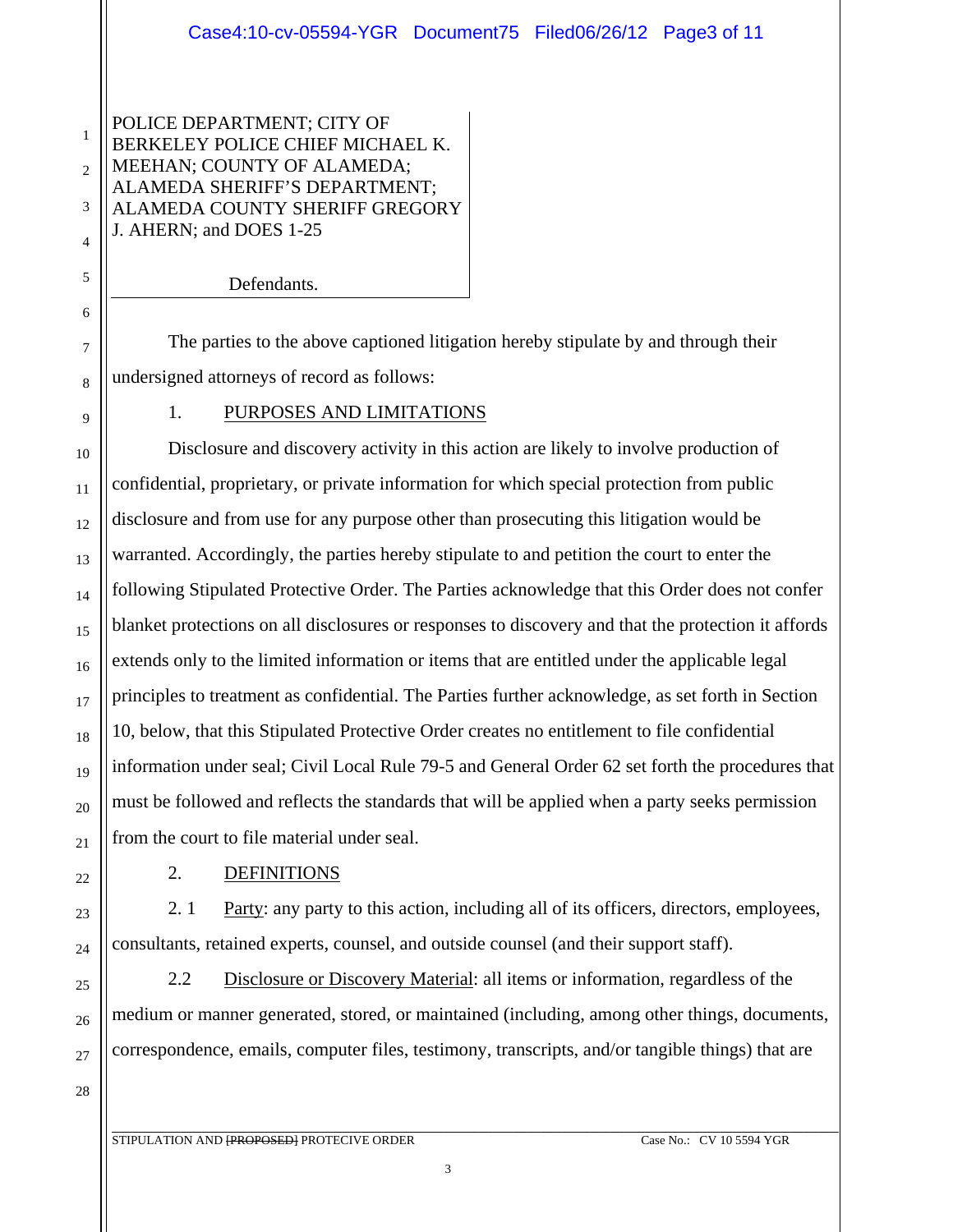1 2 produced or generated in disclosures or responses to discovery (including without limitation deposition questioning) in this matter.

3 4 5 6 7 8 9 10 11 12 13 14 15 2.3 Confidential Documents and Information: for purposes of this Agreement, the term "Confidential Documents and Information" shall be deemed to refer solely to: (1) all documents in the possession, custody or control of the parties regarding and/or comprising confidential personnel and/or internal affairs matters regarding the defendants, and/or any other employee and/or agent of THE REGENTS OF THE UNIVERSITY OF CALIFORNIA ("THE REGENTS") and matters subject to the official information;  $(2)$  any and all information in the possession, custody or control of the parties regarding and/or comprising confidential personnel and/or internal affairs matters regarding the defendants and/or any other employee and/or agent of THE REGENTS and/or matters subject to the official information privilege; and (3) any documents or information designated as "Confidential" by any party, provided the documents or information so designated fall into one of the following categories: (a) unpublished journalistic work product; (b) personal financial information; (c) personal employment information; or (d) health or medical records.

16 18 19 20 22 23 24 25 26 2.4 Designation of Documents or Information as "Confidential Documents and Information": The designation of documents or information as "Confidential Documents and Information," as defined above, shall be made, whenever possible prior to production, by placing or affixing on each page of such material in a manner that will not interfere with its legibility the word" Confidential," by designating categories of documents as "Confidential," or by designating information or testimony as "Confidential" on the record at a deposition. With respect to documents, if such designation is not possible prior to production, the designation must be made by the producing party within twenty (20) days after disclosure. The information shall be treated as Confidential Documents and Information until the twenty (2) days has elapsed. Within such twenty (20) day period, the disclosing party must notify all parties in writing of the precise information sought to be designated as Confidential. In the event that a mistake or inadvertent disclosure is discovered post-production, a subsequent designation of "Confidential" shall be deemed effective as of the date of the notice.

17

21

27

28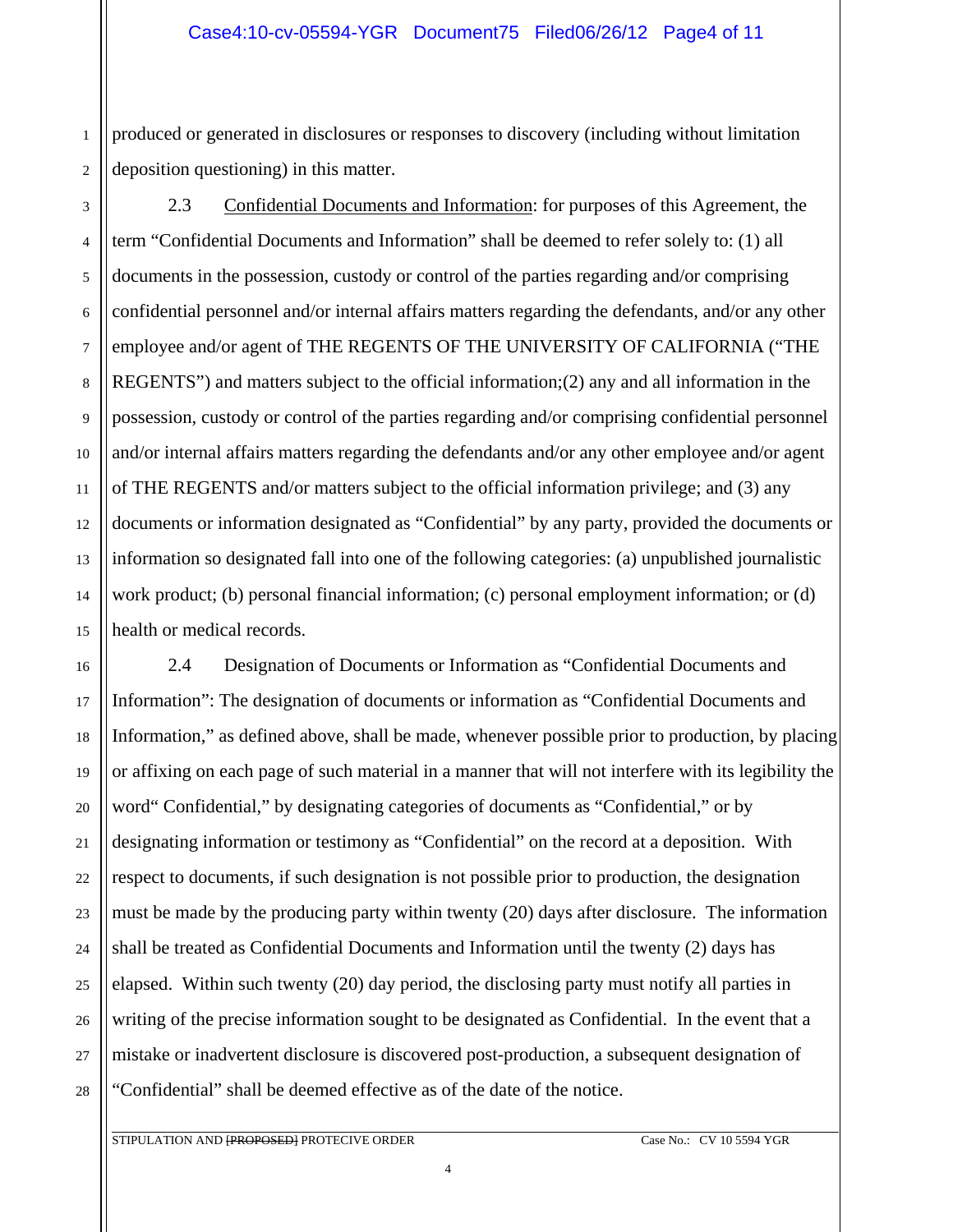# 3. SCOPE

The protections conferred by this Stipulation and Order cover not only Confidential Documents and Information (as defined above), but also any information copied or extracted therefrom, as well as all copies, excerpts, summaries, and/or compilations thereof, plus testimony, conversations, communications, or presentations by parties or counsel to or in court or in any other settings that might reveal Confidential Documents and Information and/or any portion thereof.

1

2

3

4

5

6

### 4. DURATION

Even after the termination of this litigation, the confidentiality obligations imposed by this Order shall remain in effect.

#### 5. CHALLENGING CONFIDENTIALITY DESIGNATIONS

 5.1 Object in Writing. Any party may object in writing to the designation of a document or information as Confidential. If the parties are unable to resolve an objection within fourteen court days of making the objection, the party making the objection may submit the issue to the Court for resolution by way of a joint letter brief pursuant to the Court's Standing Order at Section 8 regarding discovery disputes. Until the Court resolves the issue, the material shall be treated as confidential. The failure of a party to challenge the confidentiality of a document or information will not constitute an admission that the document or information is or is not confidential. Nor will such failure constitute an admission that the document or information is or is not admissible.

# 6. ACCESS TO AND USE OF CONFIDENTIAL MATERIAL.

6.1 Provisions. Except as indicated in subsection 6.2 below, the following provisions shall govern the use of a "Confidential Documents and Information" by any person to whom such document or information is produced, whether in response to discovery or otherwise or disclosed in the course of this litigation:

26 27 28 (a) All Confidential Documents and Information produced in this action (and all copies, excerpts, digests, summaries, and indices of such documents and information) may be disclosed only to the following persons: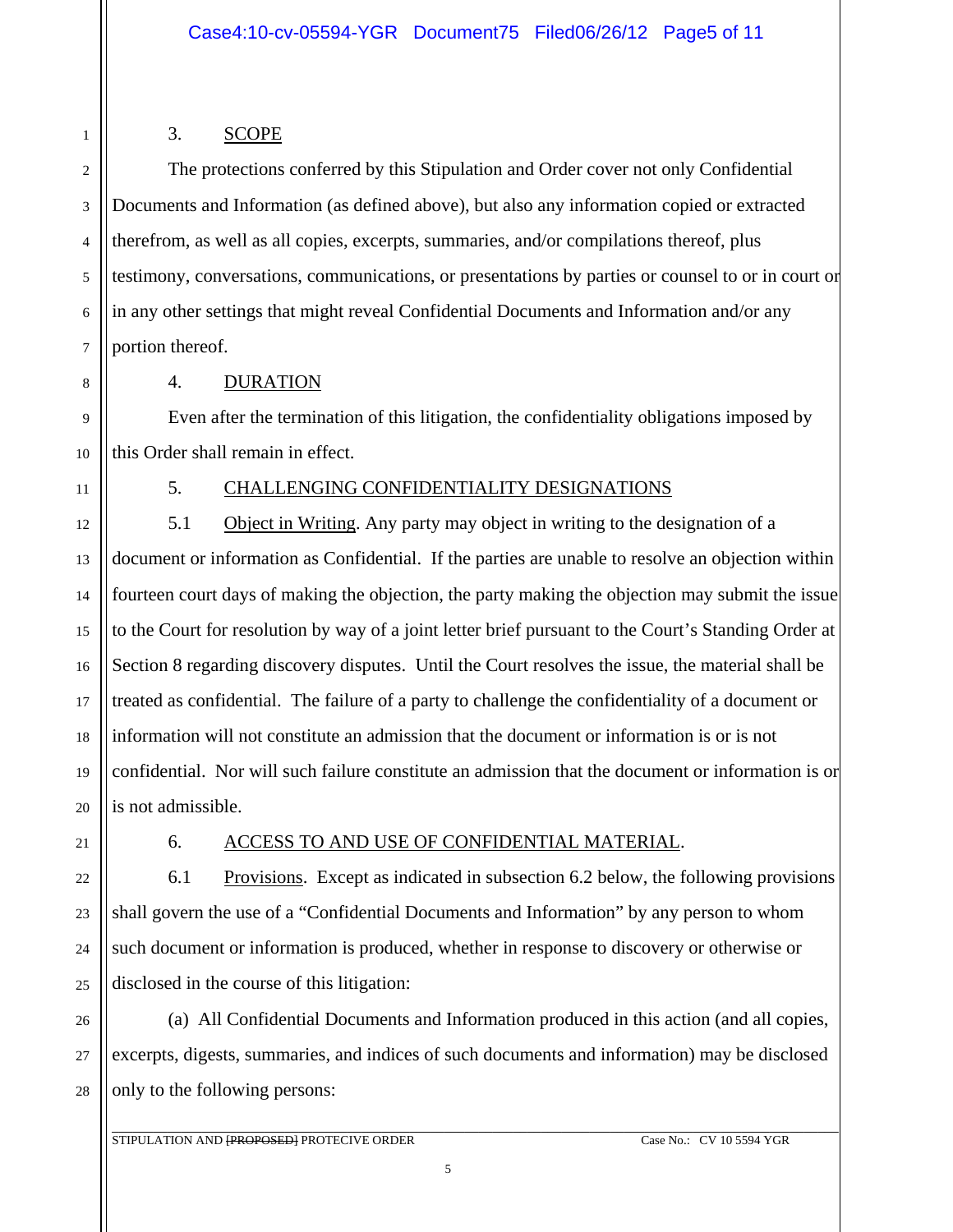i. Parties and counsel of record;

ii. Paralegal, stenographic, clerical and secretarial personnel employed by counsel of record;

iii. The Court, court personnel, stenographic reporters, and videographers engaged in such proceedings that are incidental to preparation for the trial in this action;

iv. Any outside expert or consultant retained by the parties for purposes of this litigation, and;

v. Witnesses in this matter, provided that the witness shall be informed of and shall agree to be bound by the terms of this order.

(b) Any Confidential Document and Information (and any copy, excerpt, digest, summary, or index thereof) and all information contained therein will be used only for the purpose of preparation and trial of the above-captioned lawsuit, except to the extent The Regents, its counsel, employees and/or agents are defendants in other lawsuits in which the disclosure or production of any Confidential Documents and Information produced by the Regents is necessary, The Regents are not restricted by this Order from disclosing or producing in other litigation said Confidential Documents and Information that the Regents produced in this litigation to the extent said Confidential Documents and Information are the subject of a Protective Order substantially similar to the instant Protective Order.

 (c) All Confidential Documents produced in this action shall be returned to counsel for the parties who produced the documents or shall be destroyed at the conclusion of this lawsuit.

 (d) In the event that questions asked at depositions require disclosure of any Confidential Documents and Information, counsel for the producing parties may request on the record that the pertinent pages of the deposition transcripts be sealed and be utilized only as permitted by this Agreement. When Confidential Documents and Information are contained or incorporated in a deposition transcript, arrangements shall be made with the reporter to bind the Confidential portions of the transcript separately and label it "Confidential Information Subject to Protective Order."

28

1

2

3

4

5

6

7

8

9

10

11

12

13

14

15

16

17

18

19

20

21

22

23

24

25

26

27

\_\_\_\_\_\_\_\_\_\_\_\_\_\_\_\_\_\_\_\_\_\_\_\_\_\_\_\_\_\_\_\_\_\_\_\_\_\_\_\_\_\_\_\_\_\_\_\_\_\_\_\_\_\_\_\_\_\_\_\_\_\_\_\_\_\_\_\_\_\_\_\_\_\_\_\_\_\_\_\_\_\_\_\_\_\_\_\_\_\_\_\_\_\_\_\_\_\_\_\_\_\_\_\_\_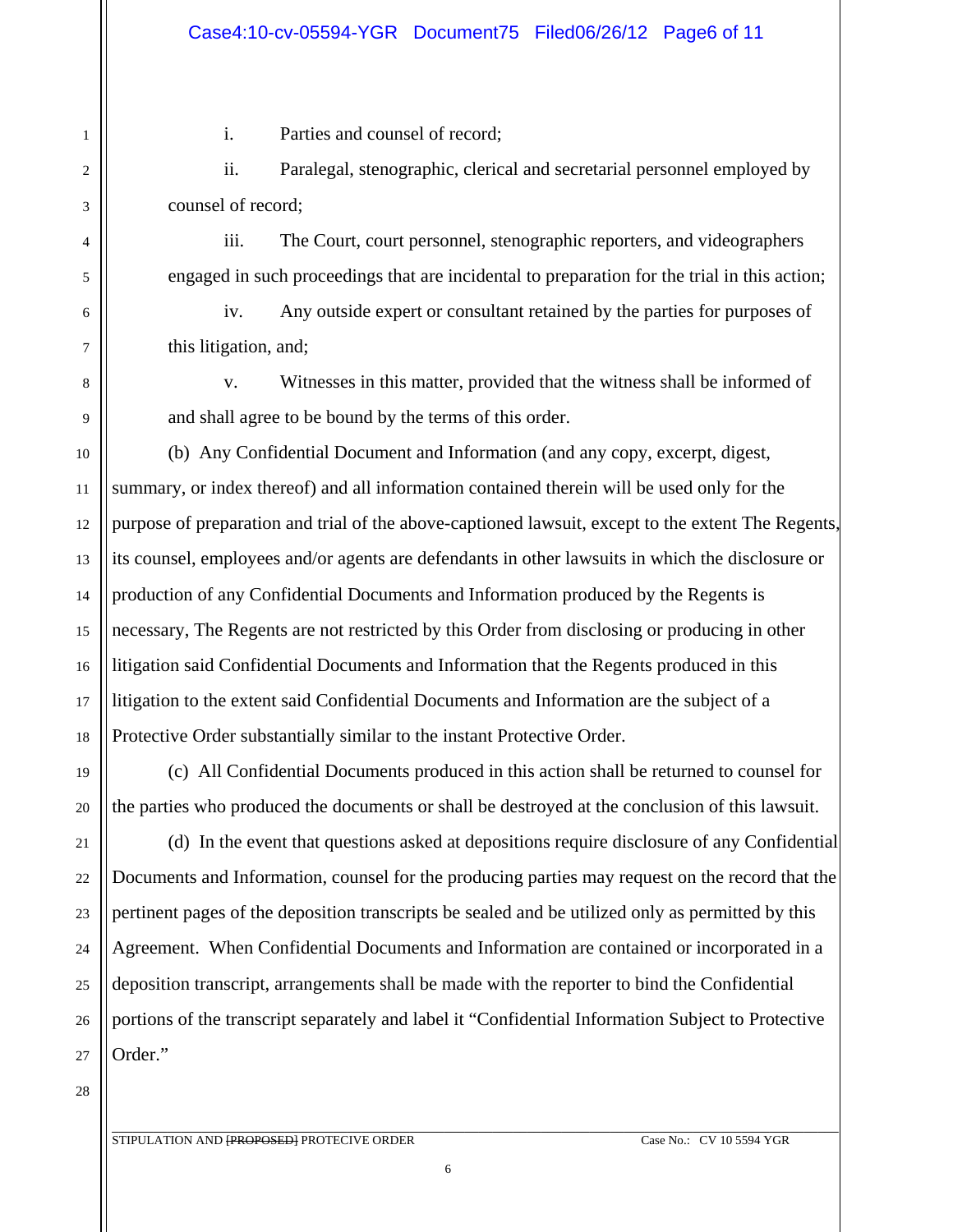(e) In the event that any Confidential Document or any and Confidential Information (and any copy, excerpt, digest, summary, or index thereof) is presented, quoted, or referred to in any pleading or memorandum or other submission filed with the Court, the filing party shall comply with Civil Local Rule 79-5 with respect to such Confidential Document or Confidential Information.

6 7 (f) Any use of Confidential Material or Confidential Information at trial shall be governed by a separate agreement or order.

 (g) At the conclusion of this lawsuit, all documents, transcripts, answers to interrogatories, exhibits or portions thereof that have been designated as Confidential, that have been obtained as a result of discovery in this action, and that are in the possession of counsel, a party, expert, or consultant shall be returned to the party who produced the documents or destroyed upon request.

 (h) All provisions herein regarding confidentiality and non-disclosure of any document and the information contained therein shall continue to be in force after the conclusion of this lawsuit or the return of any document.

 6.2 Revision of Privacy Protection Act Training Bulletin and letter to plaintiff's counsel regarding training.

The parties agree that the University of California at Berkeley Police Department revised Training Bulletin #2011-01 shall not be disclosed to the plaintiff and is a confidential document within the meaning of this Stipulation and Order. The Revised Training Bulletin will be marked, "CONFIDENTIAL - FOR ATTORNEYS' EYES ONLY- SUBJECT TO PROTECTIVE ORDER." The parties also agree that the letter directed to plaintiff's counsel regarding the Revised Training Bulletin and associated training conducted by University of California at Berkeley Police Department regarding shall not be disclosed to plaintiff and is deemed confidential. The letter will also be marked "CONFIDENTIAL - FOR ATTORNEYS' EYES ONLY- SUBJECT TO PROTECTIVE ORDER"

# 7. CONFIDENTIAL MATERIAL SUBPOENAED OR ORDERED PRODUCED IN OTHER LITIGATION.

1

2

3

4

5

8

9

10

11

12

13

14

15

16

17

18

19

20

21

22

23

24

25

26

27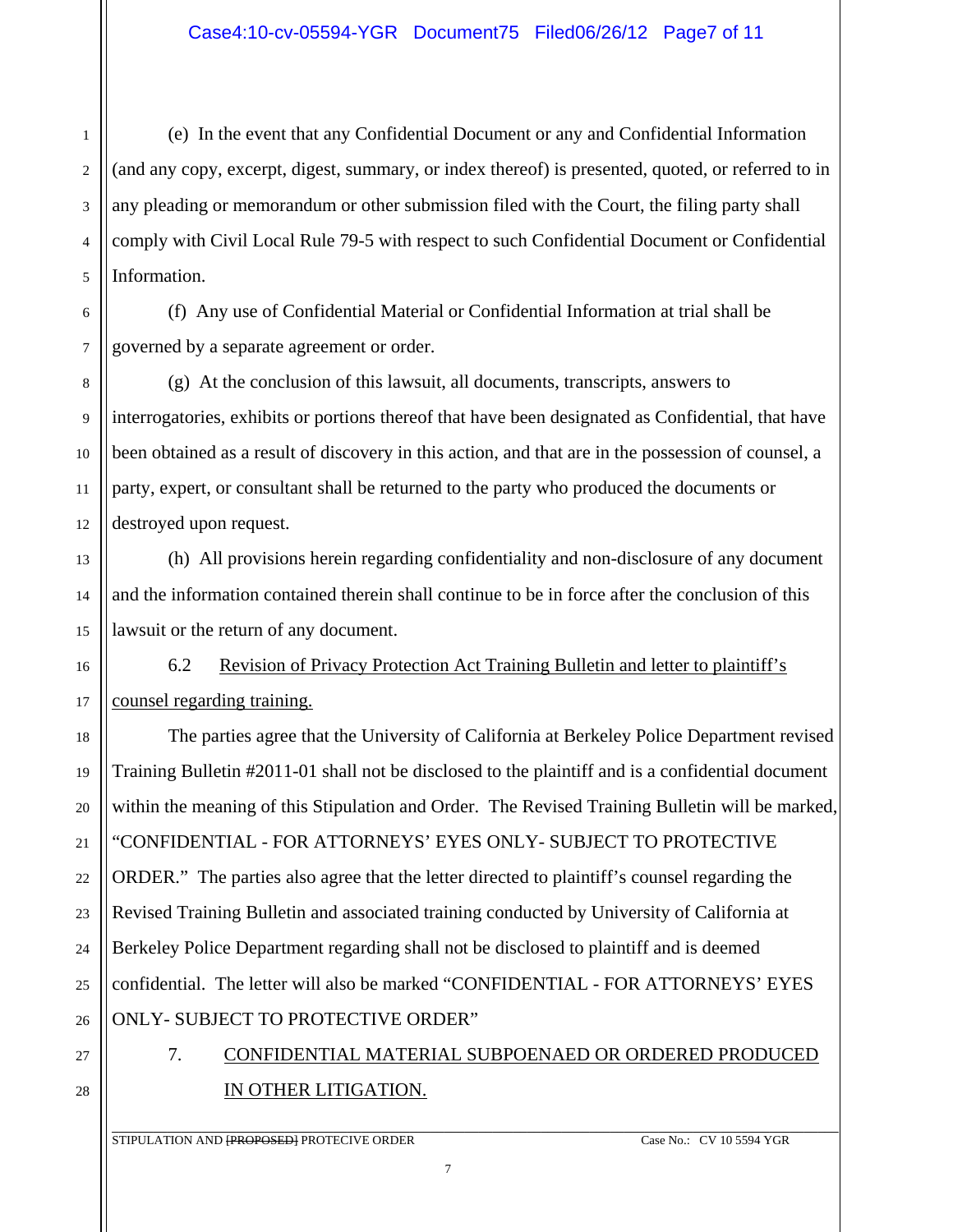### Case4:10-cv-05594-YGR Document75 Filed06/26/12 Page8 of 11

 If any Party is served with a subpoena or an order issued in other litigation that would compel disclosure of the information or items designated in this action as "Confidential", that Party must promptly notify the other Parties to this litigation through their respective counsel, in writing (by fax or e-mail if possible) after receiving the subpoena or order. Such notification must include a copy of the subpoena or court order.

 The Subpoenaed Party also must immediately inform in writing the Party who caused the subpoena or order to issue in the other litigation that some or all the material covered by the subpoena or order is the subject of this Protective Order. In addition, the Subpoenaed Party must deliver a copy of this Stipulated Protective Order promptly to the Party in the other action that caused the subpoena or order to issue.

 The purpose of imposing these duties is to alert the interested parties to the existence of this Protective Order and to afford the Subpoenaed Party in this case an opportunity to try to protect the confidentiality interests in the court from which the subpoena or order issued. The Party seeking protection of this Protective Order shall bear the burdens and the expenses of seeking protection in that court of its confidential material and nothing in these provisions should be construed as authorizing or encouraging Subpoenaed Party in this action to disobey a lawful directive from another court.

1

2

3

4

5

6

7

8

9

10

11

12

13

14

15

16

17

18

19

20

21

22

23

24

25

26

27

28

#### 8. UNAUTHORIZED DISCLOSURE OF CONFIDENTIALMATERIAL

 If a Subpoenaed Party learns that, by inadvertence or otherwise, it has disclosed Confidential Documents or information contained in them or Confidential Information to any person or in any circumstance not authorized under this Stipulated Protective Order, the Subpoenaed Party must immediately (a) notify in writing the other Party of the unauthorized disclosures, (b) use its best efforts to retrieve all copies of the Confidential Documents or information contained in them, (c) inform the person or persons to whom unauthorized disclosures were made of all the terms of this Order, and (d) request such person or persons to execute the "Acknowledgment and Agreement to Be Bound" that is attached hereto as Exhibit A. 9. FILING CONFIDENTIALMATERIAL. Without written permission from the parties to this stipulation or a court order secured after appropriate notice to all interested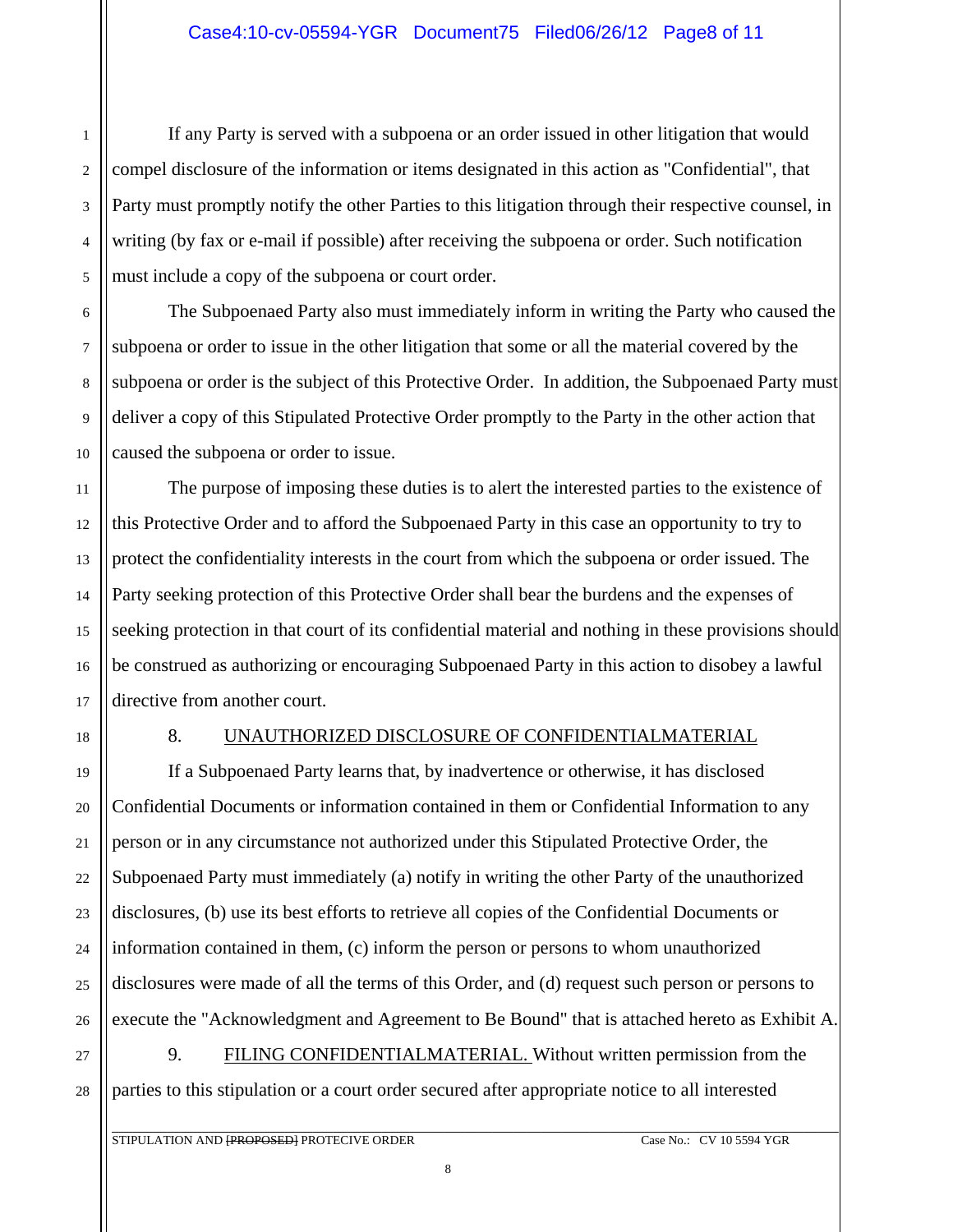1 2 3 4 persons, a Party may not file in the public record in this action any Confidential Documents or information contained in them or the substance of any Confidential Information. A Party that seeks to file under seal any Confidential Documents or Information must comply with Civil Local Rule 79-5 and General Order 62.

5 6

7

8

9

10

11

12

13

14

15

16

17

18

19

20

21

# 10. ANY OTHER CONFIDENTIAL DOCUMENTS.

 If through the course of further discovery, it is learned that other Confidential Documents and/or Confidential Information within the possession, custody or control of the Parties may be reasonably calculated to lead to the discovery of admissible evidence, it is the intent of the Parties to extend this STIPULATED PROTECTIVE ORDER to these other Confidential Documents and Confidential Information.

WHEREFORE, all Parties agree that any and all additional documents or Confidential Information released by the parties that bear the label, "Confidential" shall be subject to all of the terms and conditions outlined in this STIPULATED PROTECTIVE ORDER.

#### 11. MISCELLANEOUS

11.1 Right to Further Relief. Nothing in this Order abridges the right of any person to seek its modification by the Court in the future.

11.2 Right to Assert Other Objections. By stipulating to the entry of this Protective Order no Party waives any right it otherwise would have to object to disclosing or producing any information or item on any ground not addressed in this Stipulated Protective Order. Similarly, no Party waives any right to object on any ground to the use in evidence of any of the material covered by this Protective Order.

22 23

//

//

//

//

24

25

26

27 28

# **IT IS SO STIPULATED, THROUGH COUNSEL OF RECORD.**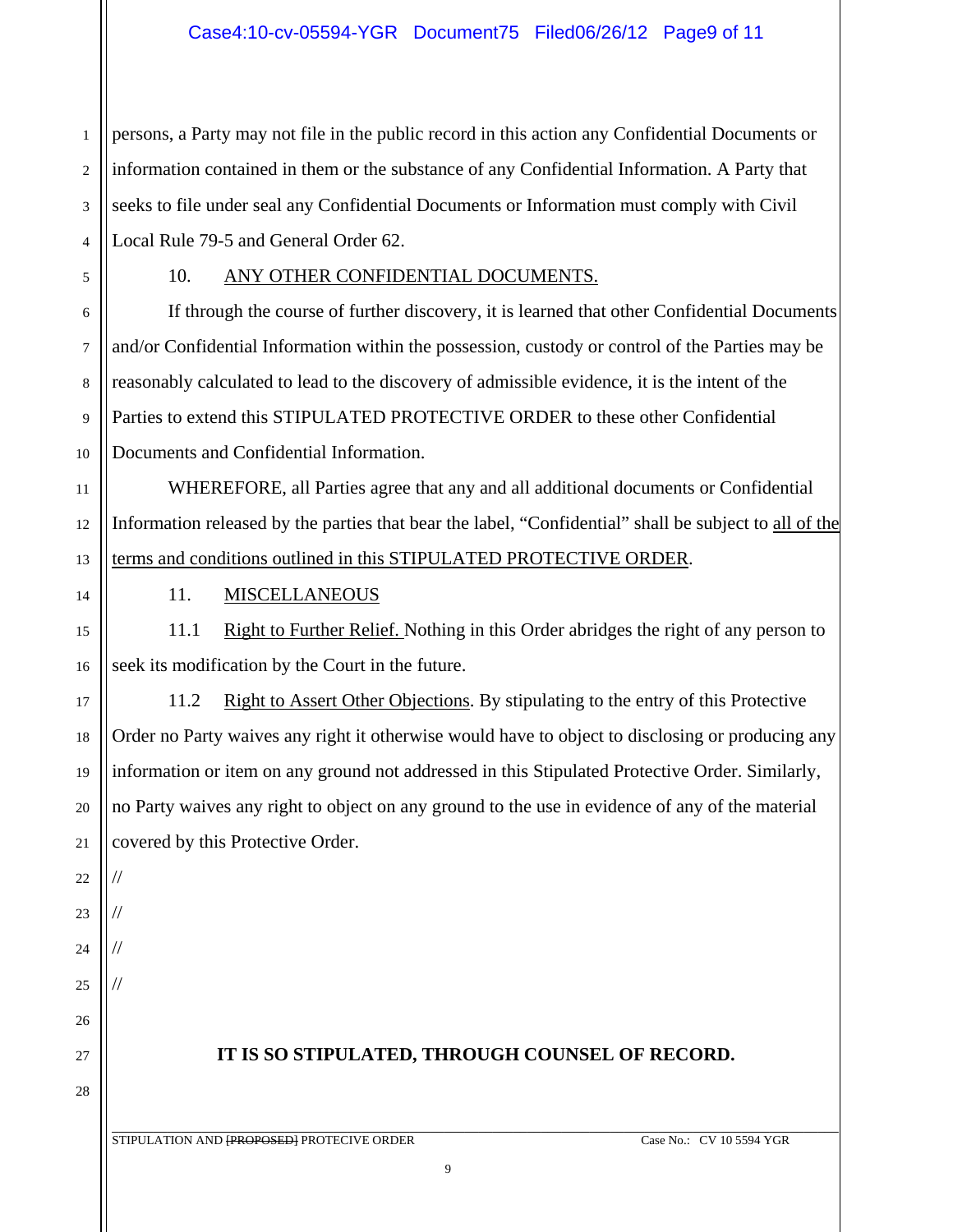1 | Dated: June 18, 2012

# **STUBBS & LEONE**

| $\overline{c}$ |                      | /S/                                                                        |
|----------------|----------------------|----------------------------------------------------------------------------|
| 3              |                      | LOUIS A. LEONE, ESQ.                                                       |
|                |                      | CLAUDIA LEED, ESQ.                                                         |
| 4              |                      | <b>Attorney for Defendants</b><br>UNIVERSITY OF CALIFORNIA AT BERKELEY     |
| 5              |                      | POLICE CHIEF MITCHELL J. CELAYA III;                                       |
| 6              |                      | UNIVERSITY OF CALIFORNIA AT BERKELEY                                       |
|                |                      | POLICE DETECTIVE NICOLE MILLER;                                            |
| 7              |                      | UNIVERSITY OF CALIFORNIA AT BERKELEY                                       |
| 8              |                      | POLICE DETECTIVE SABRINA REICH;                                            |
| 9              |                      | UNIVERSITY OF CALIFORNIA AT BERKELEY<br>POLICE SERGEANT LEE HARRIS;        |
|                |                      | UNIVERSITY OF CALIFORNIA AT BERKELEY                                       |
| 10             |                      | POLICE OFFICER MICHAEL WYCKOFF; and                                        |
| 11             |                      | UNIVERSITY OF CALIFORNIA AT BERKELEY                                       |
|                |                      | POLICE OFFICER CRISTA MANCHESTER                                           |
| 12             | Dated: June 18, 2012 | <b>SCHIFF HARDIN LLP</b>                                                   |
| 13             |                      |                                                                            |
| 14             |                      |                                                                            |
|                |                      | /S/                                                                        |
| 15             |                      | WILLIAM J. CARROLL, ESQ.<br>SARAH D.YOUNGBLOOD, ESQ.                       |
| 16             |                      | <b>Attorneys for Defendants</b>                                            |
| 17             |                      | UNIVERSITY OF CALIFORNIA AT BERKELEY                                       |
|                |                      | POLICE CHIEF MITCHELL J. CELAYA III;                                       |
| 18             |                      | UNIVERSITY OF CALIFORNIA AT BERKELEY                                       |
| 19             |                      | POLICE DETECTIVE NICOLE MILLER;<br>UNIVERSITY OF CALIFORNIA AT BERKELEY    |
|                |                      | POLICE DETECTIVE SABRINA REICH;                                            |
| 20             |                      | UNIVERSITY OF CALIFORNIA AT BERKELEY                                       |
| 21             |                      | POLICE SERGEANT LEE HARRIS;                                                |
| 22             |                      | UNIVERSITY OF CALIFORNIA AT BERKELEY                                       |
|                |                      | POLICE OFFICER MICHAEL WYCOFF; and<br>UNIVERSITY OF CALIFORNIA AT BERKELEY |
| 23             |                      | POLICE OFFICER CRISTA MANCHESTER                                           |
| 24             |                      |                                                                            |
| 25             |                      |                                                                            |
|                |                      |                                                                            |
| 26             | Dated: June 18, 2012 | <b>GROSS BELSKY ALONSO LLP</b>                                             |
| 27             |                      |                                                                            |
| 28             |                      |                                                                            |
|                |                      |                                                                            |